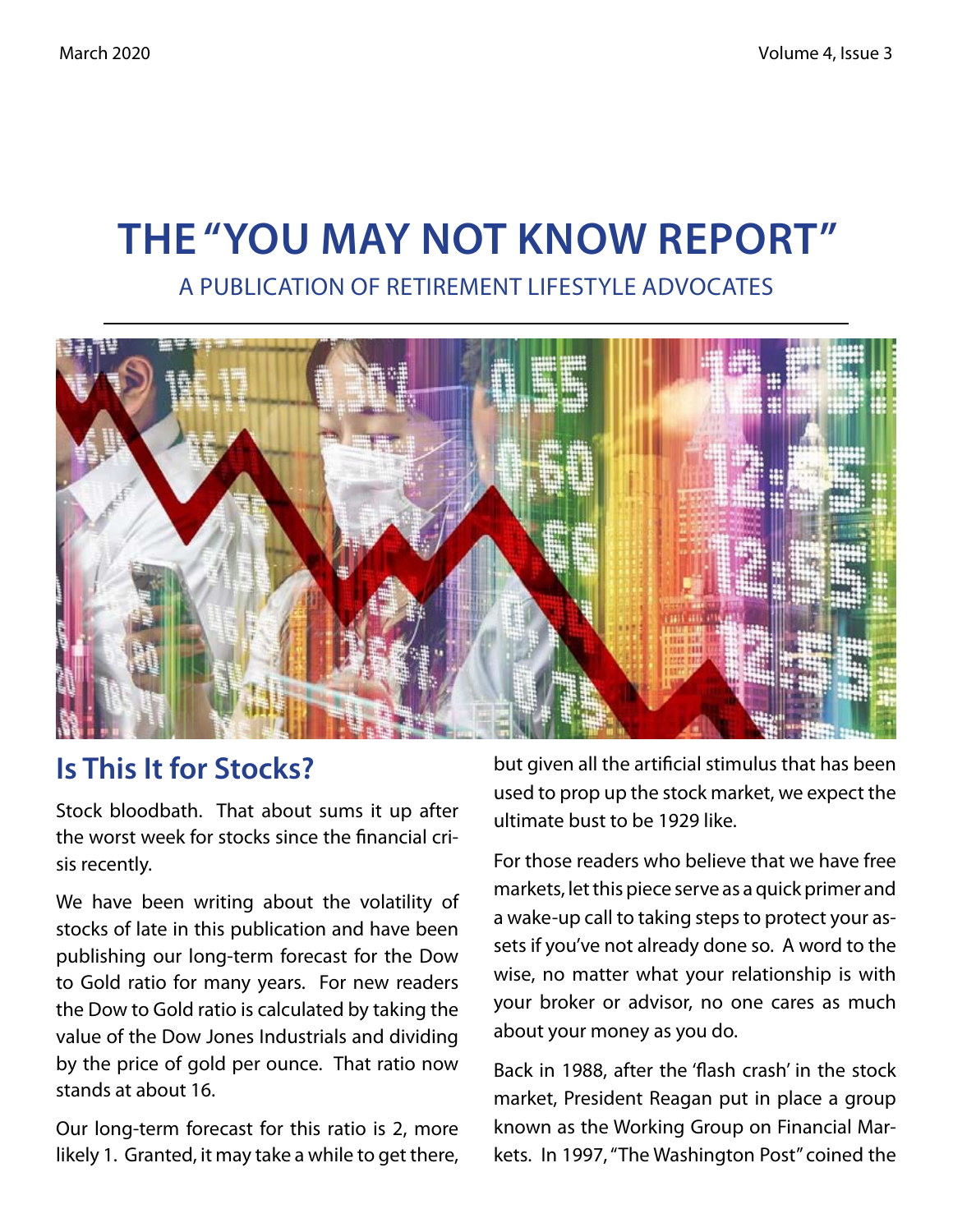term "Plunge Protection Team" to describe the group. The group was created by the president's executive order (Executive Order 12631) and was charged with "enhancing the integrity, efficiency, orderliness, and competitiveness of our Nation's financial markets and maintaining investor confidence."

The original purpose of the group was to report on the market events of October 19, 1987 or "Black Monday". It was during that time that the Dow Jones Industrial Average fell 22.6%, rattling the confidence of investors and creating panic in the markets.

Yes, the Plunge Protection Team does exist. This from "Seeking Alpha" in December of 2018<sup>1</sup>:

*In plain English, monetary sovereign currency creation powers are being used to make the markets maintain stability. Treasury funds are made available, but the WGFM is not accountable to Congress and can act from behind closed doors.*

*This illustrates how central banks can create money electronically without causing consumer price inflation, rather than taxing populations to pay for government budget deficits.*

*The PPT is meeting at this very moment.*

*The main reason we have a stock market plunge at the moment is the general withdrawal of world Central Bank liquidity support.*

*The same thing happened in 2015-2016 and the world stock market response was the same.*

*A withdrawal of central bank liquidity that began in 2014-15 resulted in a stock market and GDP slump twelve months later.*

So let's look at this. What does 'monetary sovereign currency creation powers are being used to make the markets maintain stability' really mean?

Money is/was being created to stabilize the markets. Need a stock rally?

In comes the Plunge Protection Team to save the day. On the committee is the Chair of the Federal Reserve, the nation's central bank. A stock rally can be fueled by throwing newly created currency in the markets.

Skeptical? We don't blame you, but here is a quote from an interview with Richard Fisher, former member of the Federal Open Market Committee<sup>2</sup> (emphasis added):

*"I spent 10 years (through last March) as a participant in the deliberations of the Federal Open Market Committee, setting monetary policy for the U.S. The purpose of zero interest rates engineered by the FOMC, together with the massive asset purchases of Treasuries and agency securities known as quantitative easing, was to create a wealth effect for the real economy by jump-starting the bond and equity markets.*

*The impact we had expected for the economy and for the markets was achieved. By February of 2009, the Fed had purchased over \$1 trillion in securities. With interest rates throughout the yield curve moving in the direction of eventually resting at the lowest levels in 239 years of history, the stock market reacted: It bottomed in the first week of March of 2009 and then rose dramatically through 2014. The addition of a third round of QE, which had the Fed buying \$85 billion per month of securities to ultimately expand its balance sheet to over \$4.5 trillion, juiced the markets."*

#### Translation?

The Fed printed \$1 trillion and dumped it into the financial markets. As Mr. Fisher so plainly stated, the Fed "juiced the markets".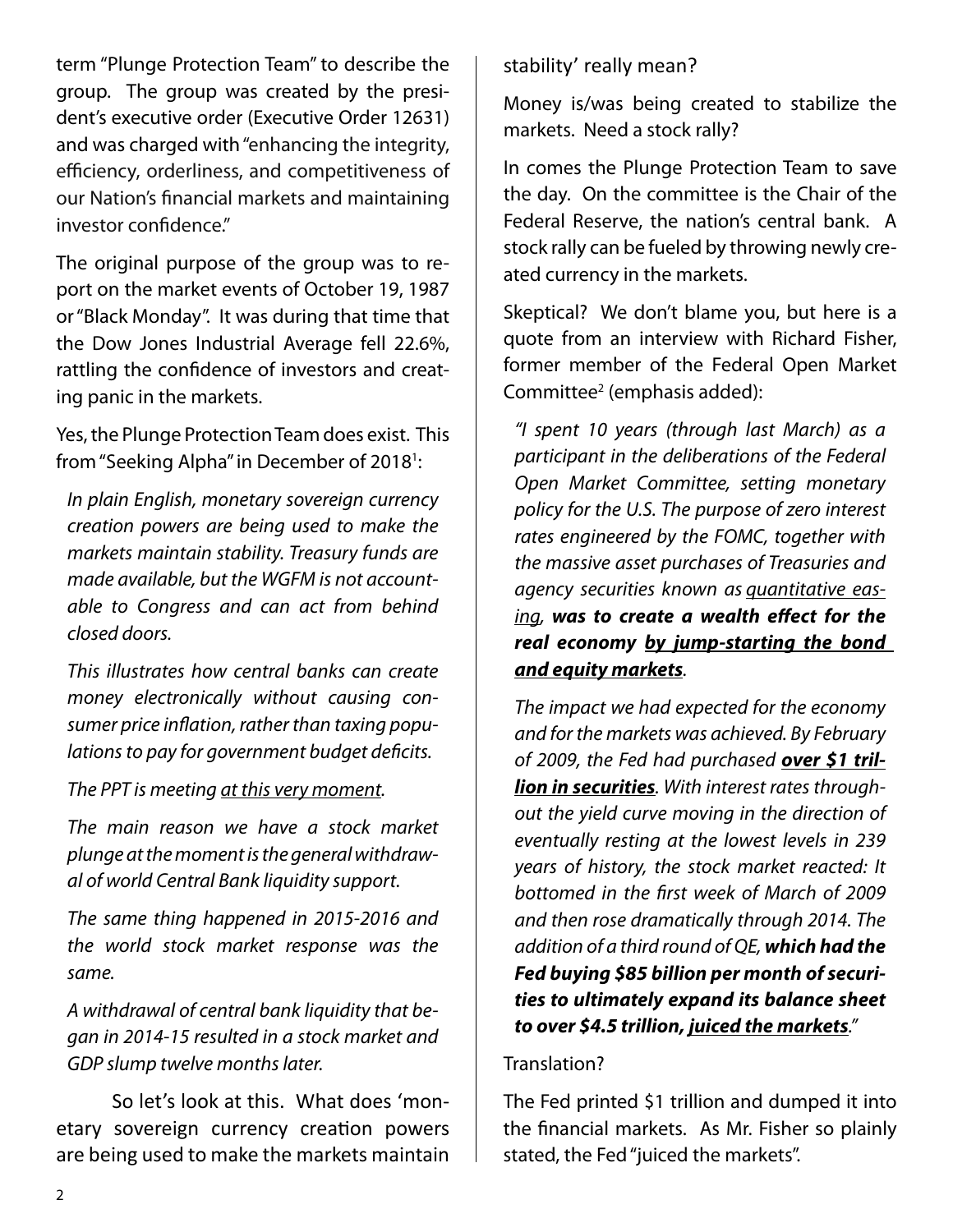Quietly and unbeknownst to the average IRA or 401(k) investor, the Fed manipulates markets. Stock markets and bond markets are being artificially influenced to attempt to achieve a desired outcome.

So if that's the case, what happened this week?

Is the coronavirus to blame? Mostly not in our view.

The market fundamentals have been screaming correction for a long time as we've often written here. Significant market corrections typically begin when stocks are overvalued and margin debt levels are high. Then a "black swan' event occurs, and the market correction begins. That's how we view the current situation (we are not attempting to trivialize or minimize the coronavirus situation, only look at it from the perspective of the massive market correction that occurred this week).

One of the most common methods used to value stocks is price-to-earnings ratio. This ratio is calculated by taking the price of stocks and dividing by earnings. The higher the number, the more overvalued that stocks are.

Notice from the chart on this page that the current 10-year P/E ratio average was slightly higher than in 1929. Only once have stocks been more overvalued and that was prior to the tech stock bubble collapsing.



To muddy the water up a bit when it comes to calculating P/E ratios, as we have reported here in "Portfolio Watch", many publicly traded companies have been buying back shares of their stock. This once illegal practice increases earnings per share but not by increasing company earnings. Higher earnings per share is accomplished by having fewer shares outstanding.

Margin debt is also high. Margin debt is debt an investor acquires to buy securities, often stocks.

This chart illustrates the level of margin debt that exists according to FINRA. Notice how margin debt pulled back prior to the stock market corrections of 2000 and 2007. Then observe how margin debt has recently pulled back perhaps forecasting the correction that begin this past week.



So, what's next?

We expect the Plunge Protection Team and the Federal Reserve to pull out all the stops. Look for interest rate cuts for sure in our opinion.

But the reality is still reality. Stocks have long been artificially manipulated. Basic laws of economics tell us that cannot go on forever.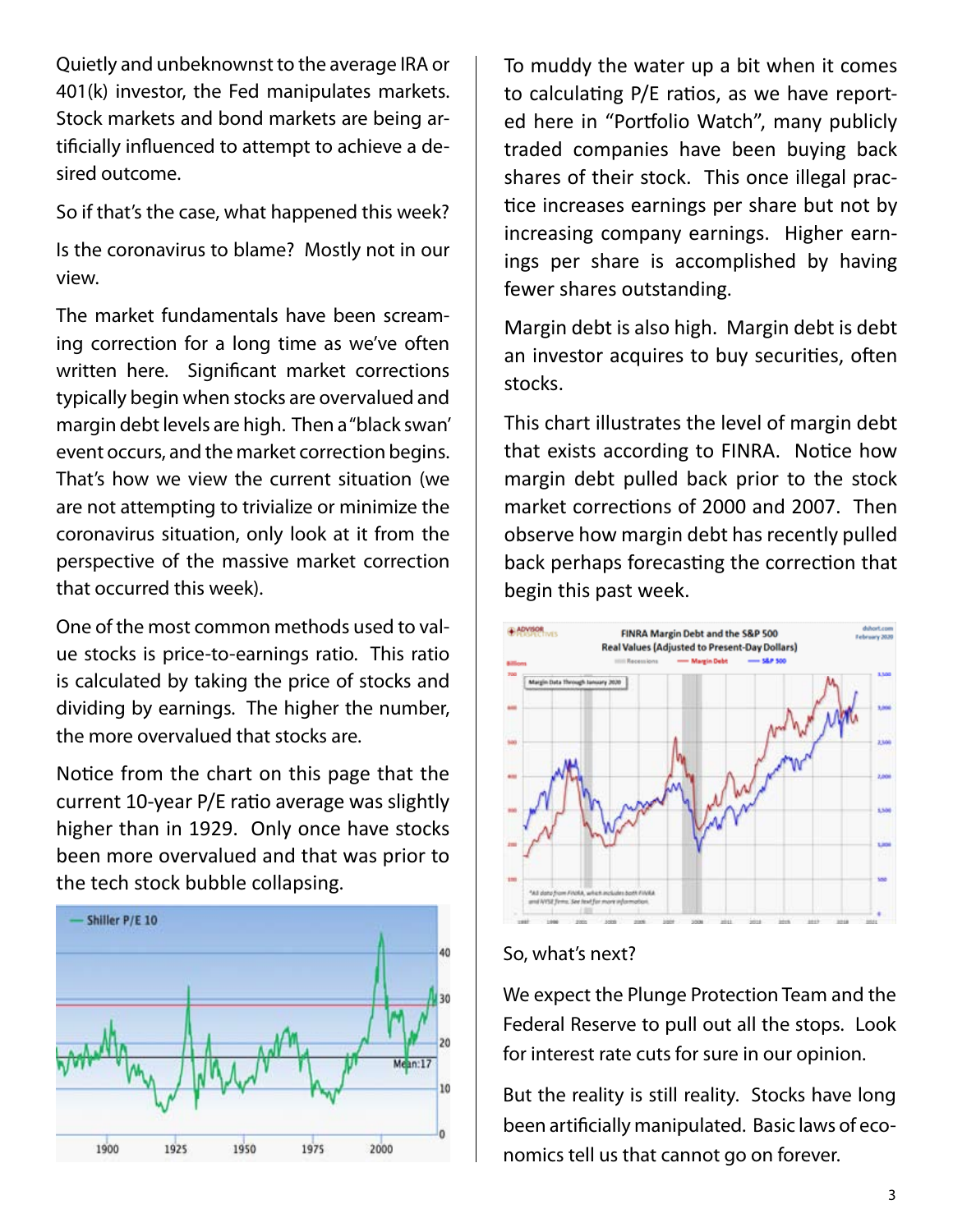Can the Fed and the PPT squeeze some more juice out of this market?

Perhaps, but given the market activity of last week, it's looking less likely.

#### So what should you do?

As we stated above, make sure you're protected, at least on some of your investments. Especially those that you might need for retirement. Given market action last week, we think there is a strong possibility that this correction will continue long term although we do expect markets could rally some first. We would view any rally at this point as a bear trap.

For that reason, you may also want to think long and hard about taking the traditional broker and advisor advice about staying in the stock market for the long haul, 'keeping your eyes on the horizon'. At some point here in the relatively near future, we are of the mind it will fail many investors miserably and cost them their dream of a comfortable, stress-free retirement.

*"Stock prices have reached what looks like a permanently high plateau. I do not feel there will be soon if ever a 50 or 60 point break from present levels, such as (bears) have predicted. I expect to see the stock market a good deal higher within a few months."*

> — Irving Fisher, Ph.D. in economics October 17, 1929

#### *"Stocks look pretty cheap to me"*

— Larry Kudlow, National Economic Council Director, February 28, 2020



### **Comparing Stock Declines**

While there is certainly no guarantee that history will repeat itself, when it comes to stock market declines, it's helpful to look at chart formations of past declines and compare them. In the piece above, we discussed two fundamental factors that indicate stocks are overvalued.

In this piece, we'll take a look at technical evidence.

Let's begin with the infamous of all stock crashes, the crash of 1929.

The run up to the crash was the period of time historically referred to as the "Roaring Twenties". It, like the present, was a time of easy money.

Today's Federal Reserve was founded in 1913 and almost immediately the bankers in charge reduced the gold backing of the US Dollar. Prior to the Federal Reserve Act taking effect in December of 1913 just as congress was headed home for a holiday break, the US Dollar was gold. An ounce of gold was \$20. Some of you reading this issue of "The You May Not Know Report" undoubtedly own some of these \$20 gold pieces. The last of these to circulate through 1933 when Franklin Roosevelt made it illegal for American citizens to own gold was the Saint-Gaudens Gold Piece, named for the architect that designed the coin.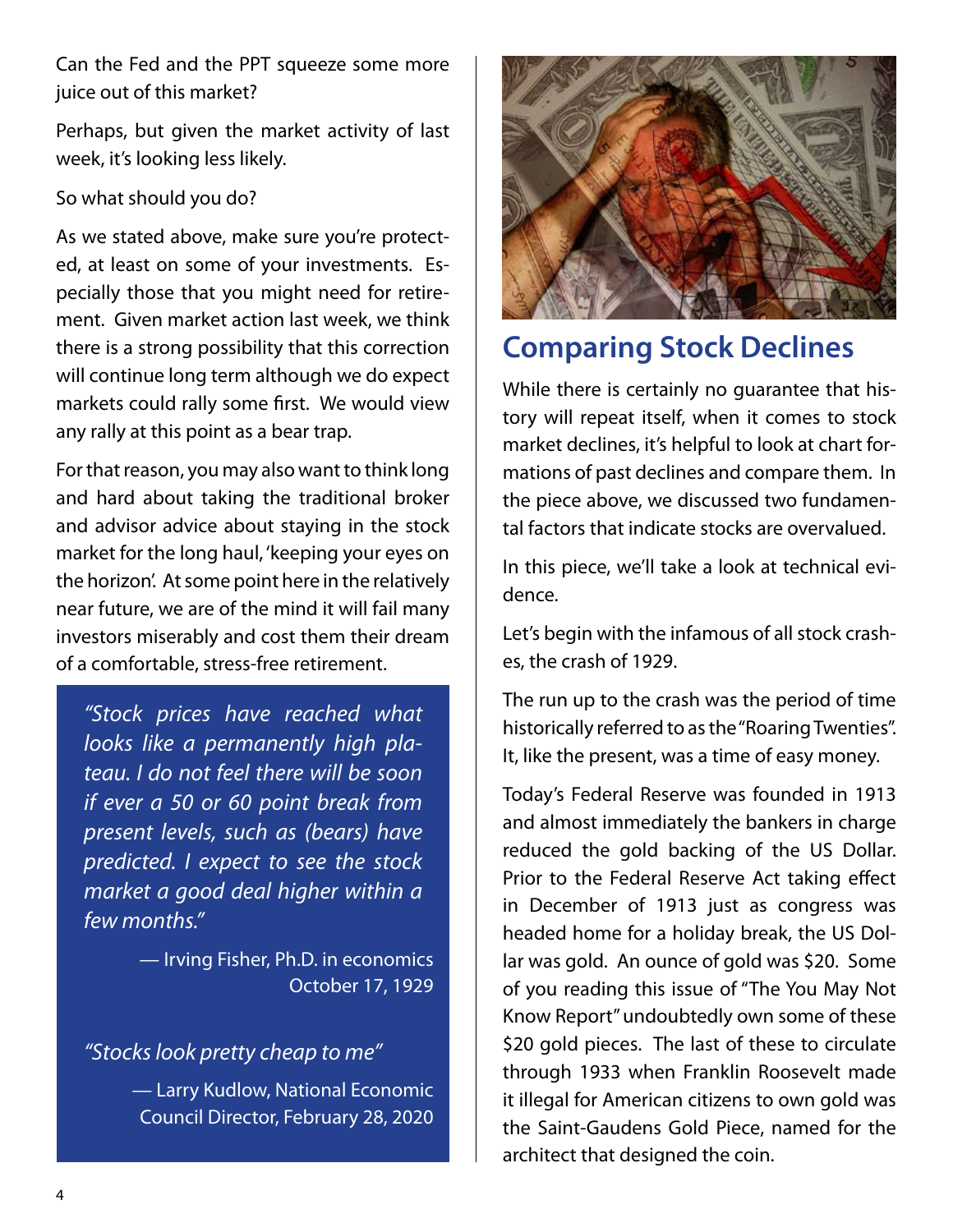The bankers now in charge of the money supply decided to reduce the backing of the US Dollar by gold from 100% to 40%. Any mathematician will tell you that expanded the money supply by 250%. A period of prosperity illusion followed as noted by this stock chart plotting the performance of stocks from 1920 – 1929.



Compare that stock chart to the ten-year time frame ending in December 2019.



Although the two charts are not mirror images of each other, there is a great deal of similarity.

The run up in the Dow Jones Industrial Average in the 1920's was 250%.

The run up over the last 10 years was about 170%. Since the time of the financial crisis, the Fed has expanded its balance sheet (printed money) to the tune of nearly \$4 trillion as the chart from the St. Louis Federal Reserve illustrates.

No coincidence that both bull markets were fueled by easy money.

Notice on the FRED chart that when the Fed started to tighten in 2018, stocks fell.



When one analyzes the tech stock crash of 2000 – 2002, a similar correlation is unearthed.

Alan Greenspan began serving as Federal Reserve Chairman in 1987. At the time Mr. Greenspan took the helm, the Fed Funds rate was about 7%. After raising the interest rate to about 9% by 1989, he began to reduce interest rates. By 1992, just three years later, Mr. Greenspan and his colleagues at the Federal Reserve had reduced interest rates to approximately 3%. Since money in our monetary system is loaned into existence now that there is ZERO gold backing of the US Dollar, as interest rates fell, borrowing increased and money was created.

As is typical when money is created, a stock bubble formed, this time in tech stocks. In an attempt to slow things down and keep things from "overcooking", Mr. Greenspan began to increase interest rates. It was too little too late. The bubble had already formed. The inevitable bust followed as seen on this chart of the Dow Jones Industrial Average.

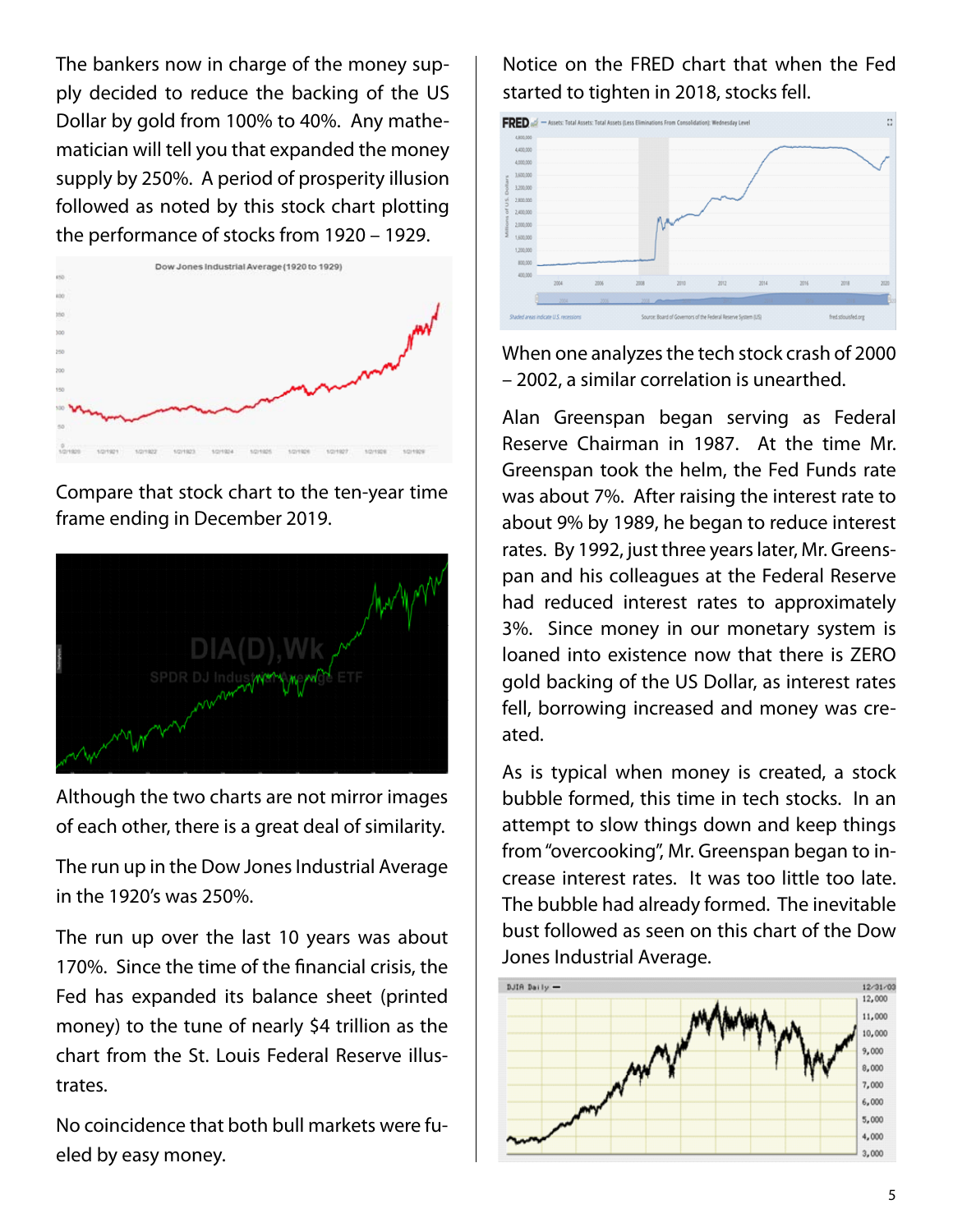Notice from the chart that the Dow fell from about 12,000 to just over 7,000.

The NASDAQ composite fell even more as noted by this chart that illustrates the performance of the NASDAQ while Mr. Greenspan served as Federal Reserve Board Chair.



What was Greenspan's response?

More easy money. He and his Federal Reserve colleagues decide to reduce interest rates to spur lending and get more money loaned into existence. It worked.

By May of 2004, the Fed Funds rate was reduced to less than 1%. Money was created and, predictably, another stock bubble formed. Mr. Greenspan left his position at the Fed before the next bubble burst. On February 1, 2006, Greenspan's successor, Ben Bernanke took over.

This chart is a price chart of the Dow Jones Industrial Average during Mr. Bernanke's tenure as Fed Chair. He presided over the next bust which began in 2007 and continued through March of 2009.





We now know that during that decline, according to Mr. Richard Fisher that the Fed was busy behind the scenes doing what they could to "juice the markets" (see prior piece for quote from Mr. Fisher). In addition to these efforts, Mr. Bernanke and company reduced interest rates, this time to zero.

This time though, the desired response was not achieved.

As Mr. Richard Fisher noted in the quote above, the Fed engaged in a program of quantitative easing (more money printing) and the desired result was achieved in the equity markets.

Since that time about ten years ago, the Fed's balance sheet has expanded by about \$4 trillion (the Fed has created that much money). The result has been a long bull market in stocks. As we've noted in this month's issue of "The You May Not Know Report", if the market appeared to be lagging, artificial outside stimulus was used to keep the bull running.

#### Is the bull run over?

Maybe. Kind of depends on what the policy response might be this time. As noted above, look for the Fed and the PPT to do everything they can to keep it going. If they succeed again (which is far from certain), the next bust will be even bigger and more dramatic.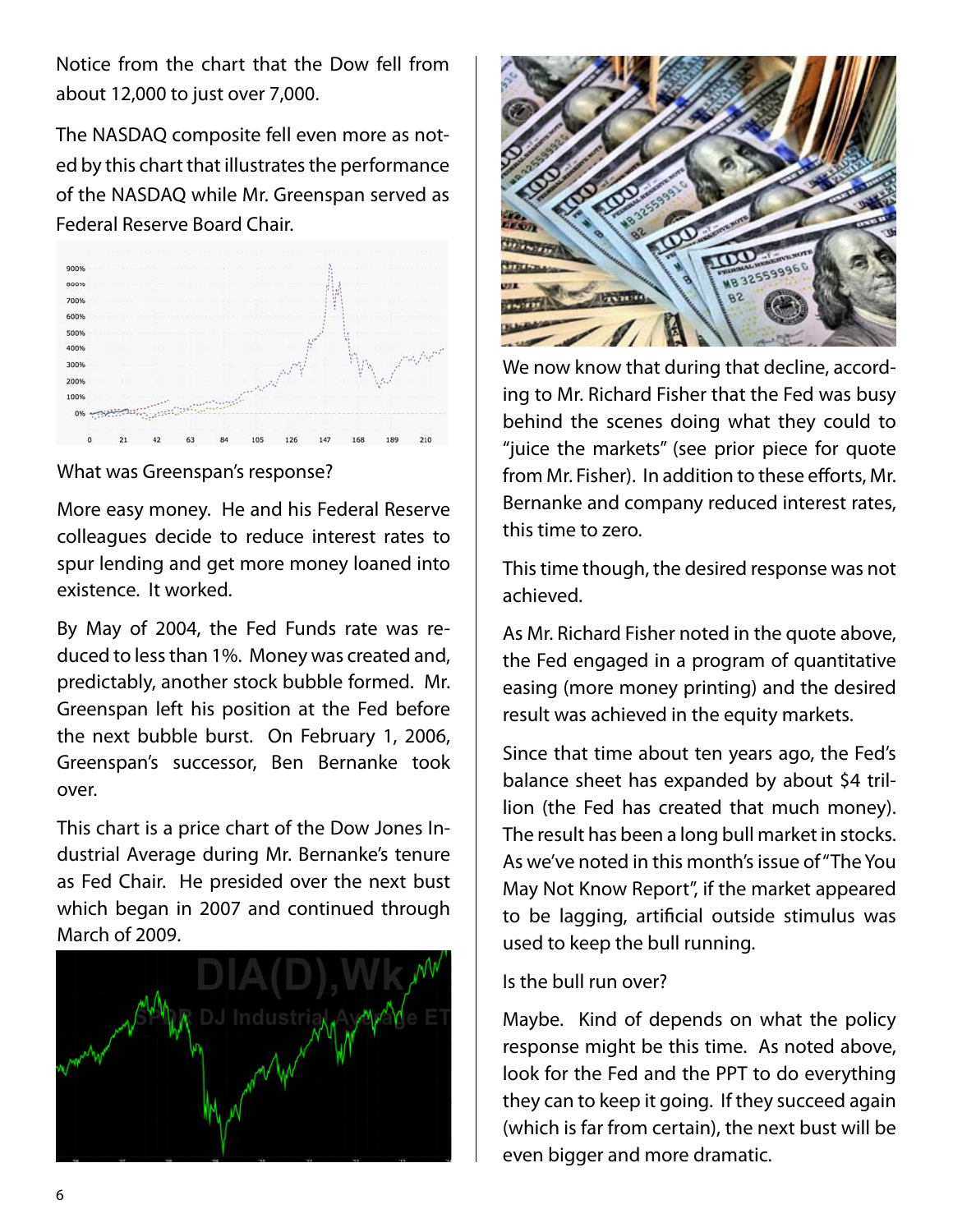

### **Gerald Celente – Three Questions**

Gerald Celente is the publisher of "Trends Journal". He is a well-known and highly respected trends forecaster. His track record of successful trend forecasting goes back more than 3 decades. Mr. Celente was recently gracious enough to appear on the Retirement Lifestyle Advocates radio program where he shared some of his forecasts and perspectives.

**Dennis:** *Gerald, the economic picture, if you listen to mainstream media, is good. The labor force participation rate is up. Give me your view as to the health of both the US and the world economy.* 

**Gerald:** *Well, we'll tie this into the Corona virus. This thing is going to hit China's economy. You know it happened just at the start of their lunar new year and that's a time to celebrate, party, go out and spend and travel, and that closed down. So it's going to be a hit on their economy, and their economy's already facing stagflation. In other words, their growth isn't accelerating and inflation is going up. So it's* 

*going to have a negative impact. On the global economy there's already a slowdown. Look at the facts. Oh, they had a great last quarter over there in Europe. Yeah, it grew the grand total of 0.1%?* 

*Look what's going on in Mexico. Recession. Go around the world, take a look at the markets, take a look at the numbers. The markets are in total, total contradiction of what the rest of the global economy IS doing. They just had an election in Ireland, the party that won was totally unexpected to win. Why did they win? Well, according to the polls, people aren't making any money. They can't afford rent, they can't afford health care, homeless issues. And then you go around the world and it's the same thing. Hey, lovely time going on in Chile. Oh, yeah, the protests are still going on and they're still shooting people. And what are they protesting about? The same thing.* 

*All the money's at the top, government corruption, and the people have nothing. When*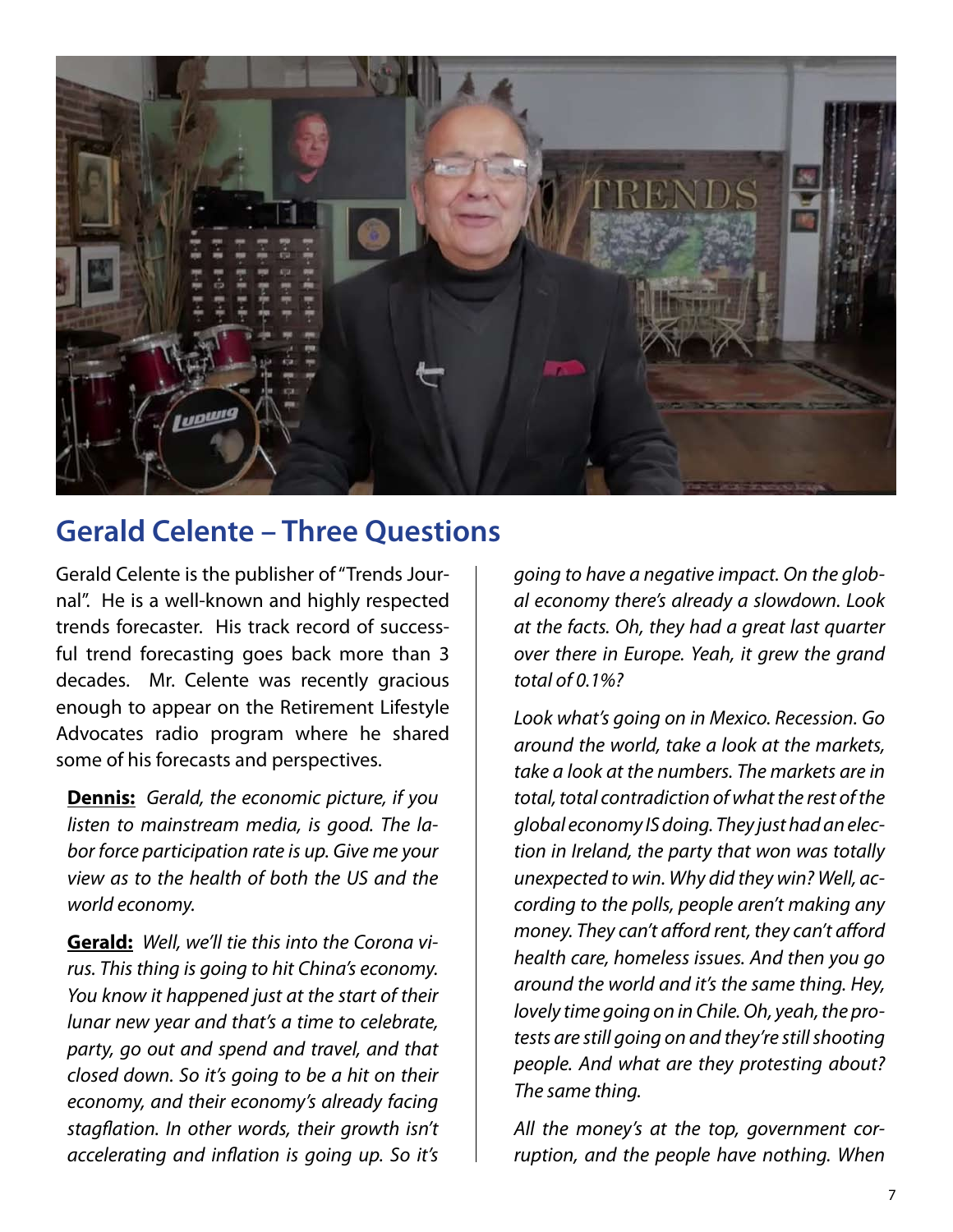*people have nothing left to lose, they lose it. So, looking at the global economy, there's a slowdown. It's been artificially propped up with monetary methadone, that they call quantitative easing. And what they're also doing now, of course, is in the repo market, injecting more dough into the market. So the traders, the Wall Street traders could gamble, and it's going on around the world as they lower interest rates, making money cheap, so the addicted gamblers can keep gambling.* 

*So what's going on in the equity markets has absolutely no correlation to what's going on in the general public. So when the numbers that you mentioned about the job numbers and on and on, the job numbers, where's the growth? Oh, in health care? Oh, in warehouse work? That's where the biggest growth is. Hospitality sector? Isn't that a nice name, hospitality sector? Working as waiters, waitresses, you know, and in hotels making beds and things. Not that I'm degrading that at all. Not at all. I was a bartender for a lot of years as a young man. However, if you can't make a real earning, life's earnings, on a lot of those jobs.* 

*So that's why when you see what's going on in the real world and you look at the real numbers, it's not a good show. And we're looking now, for example, at people, they can't pay their bills. You're looking at credit card debt in the United States just escalated a couple of hundred billion dollars, a couple of hundred billion dollars, and now Americans are what? Some over \$14 trillion in debt. One in three American workers run out of money before pay day. So that's what's going on.* 

**Dennis:** *Gerald, you said something that I think maybe shocked some of our listeners* 

*that, the Fed is engaging in QE, although we're not supposed to call it that, to prop up the repo market, which you know, most people understand is the overnight lending market between banks. And you said this is just giving the gamblers more money to gamble. Can you explain to the listeners exactly what you mean by that?* 

**Gerald:** *Yeah. They borrow the money overnight at virtually no interest rates, 1.55 in percent interest rate, while we the stupid little ignorant people, the workers of Slavelandia when we get credit cards, what do they charge us, 17% and above. But the in crowd, they get the money for free. They're gamblers, they're overnight traders that do this, that get this money, and that's what they're doing with it. So the repo markets have already since September 17th of last year to the middle of January, they've pumped in \$7 trillion dollars.* 

**Dennis:** *So Gerald, does it stop? I mean we're seeing, the real inflation rate obviously is reflective of all this money creation, or this monetary methadone as you call it. Where does it stop? I mean it seems like the Fed has painted in a corner. They've got no choice but to keep printing money. And what's the end game here?* 

**Gerald:** *The end game is it's going to collapse, just like it did in 2007, and they're running out of the drug to, you know, it's just like an addict. And addict keeps taking the drug, keeps taking the drug, keeps taking the drug. And then finally there's, they OD. And that's what's going on now. And you made the point that they won't, how dare you call quantitative easing, quantitative easing?*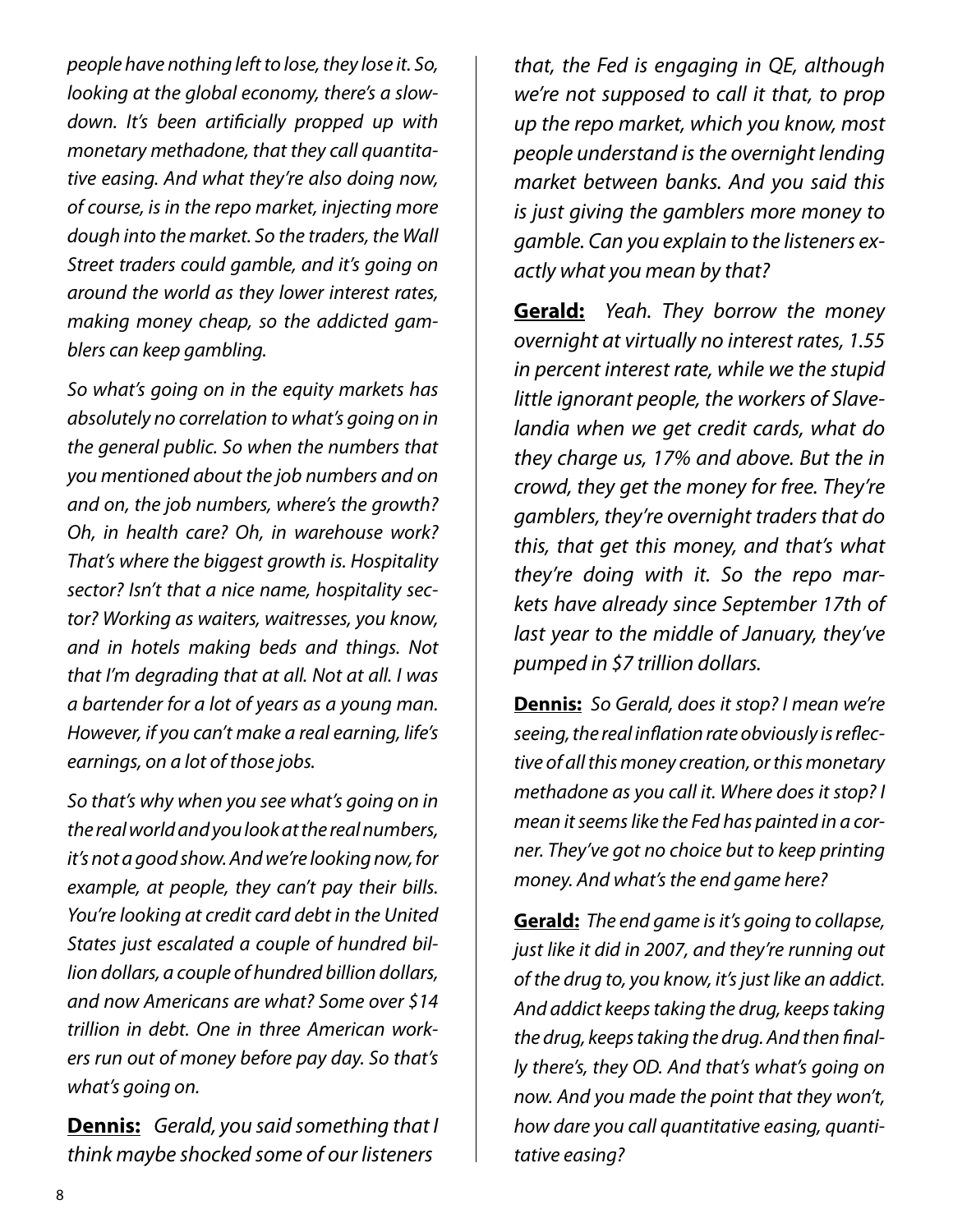

### **Federal Reserve to Create Government Cryptocurrency?**

Recently, while testifying before the Senate Committee on Banking, Housing and Urban Affairs, Jay Powell, the Federal Reserve Chairman, confirmed that the Fed was exploring the possibility of creating a government cryptocur $r$ ency<sup>3</sup>.

Another member of the Federal Reserve Board, Lael Brainard, confirmed the Fed's research on the topic according to a Reuters report<sup>4</sup>. This from the report (emphasis added):

*The Federal Reserve is looking at a broad range of issues around digital payments and currencies, including policy, design and legal considerations around potentially issuing its own digital currency, Governor Lael Brainard said on Wednesday.*

*Brainard's remarks suggest more openness to the possibility of a Fed-issued digital coin than in the past.*

*"By transforming payments, digitalization has the potential to deliver greater value and con-* *venience at lower cost," Brainard said at a conference on payments at the Stanford Graduate School of Business. She did not touch on interest rates or the current economic outlook.*

*"But there are risks," Brainard said, in a partial reprisal of her own and other global central bankers' worries about the rise of private digital payment systems and currencies, including Facebook's Libra digital currency project.*

*"Some of the new players are outside the financial system's regulatory guardrails, and their new currencies could pose challenges in areas such as illicit finance, privacy, financial stability and monetary policy transmission," she said.*

Translation of "outside the financial system's regulatory guardrails" is outside the control of the Fed.

So these comments by the Federal Reserve Chair and one of the board members of the Federal Reserve Board seem to indicate that the Fed is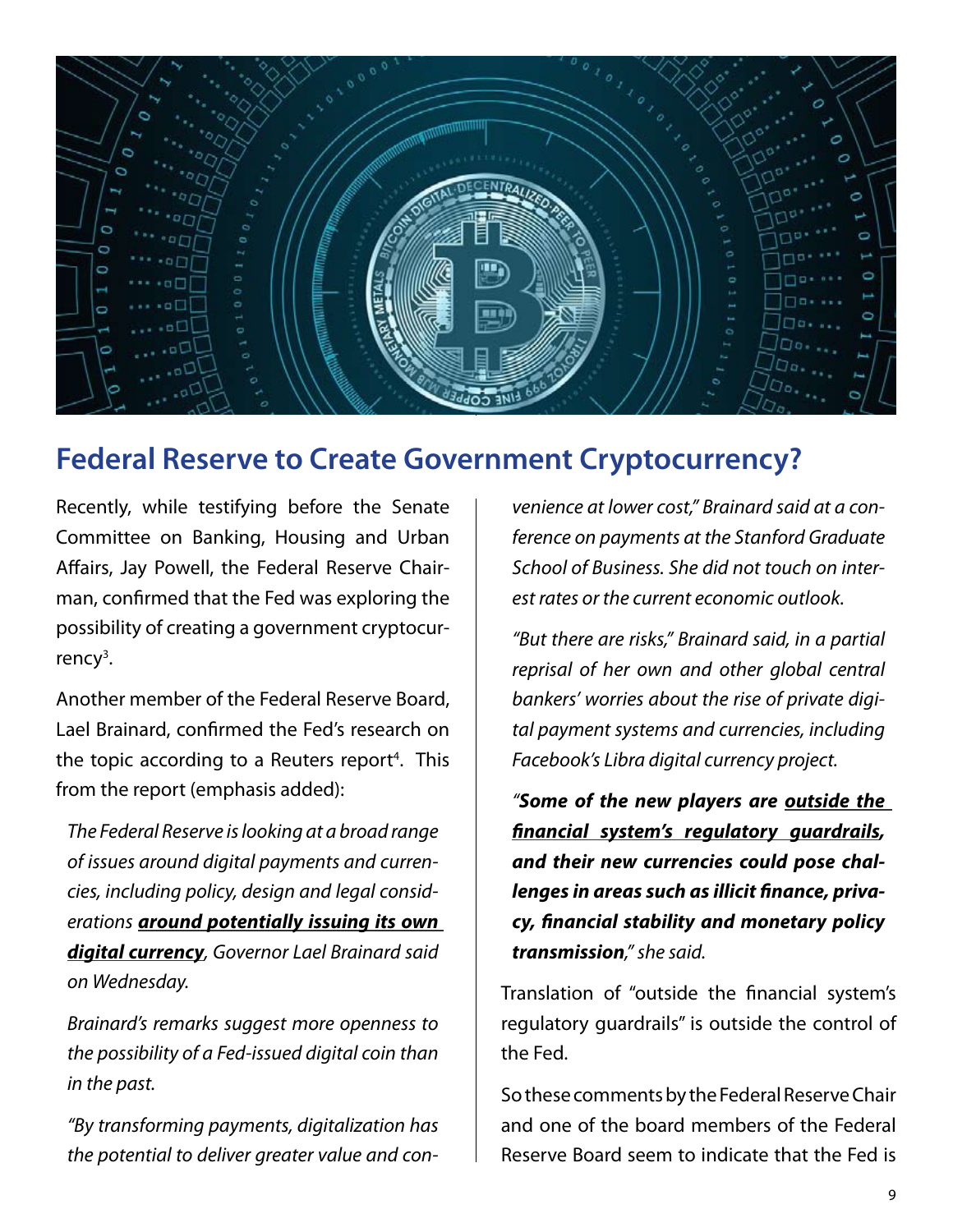considering developing a cryptocurrency and replacing all private cryptocurrencies. Or, at least it seems that's what they hope to do.

Ultimately, eliminating cash and using only a cryptocurrency developed and controlled by the Federal Reserve would allow the government to track EVERY expenditure. Every transaction would be able to be tracked or prohibited for ANY reason. In our view, this development should it occur would totally eliminate individual freedoms.

Of course, that fact won't be discussed. Instead it will be sold to the public as greater value and lower cost. It would also make it easy to implement negative interest rates at some future point since hypothetically speaking, we would be living in a cashless society.





# **Lefty: Moving for Tax Reasons**

Professional golfer, Phil Mickelson is moving from California to Florida. The motivating factor behind the move?

Taxes.

Here is a quote from Mickelson<sup>5</sup>:

*"There are going to be some drastic changes for me because I happen to be in that zone that has been targeted both federally and by the state, and it doesn't work for me right now. So I'm going to have to make some changes."*

Florida has no state income tax. California is among the states with the highest income taxes.

Mickelson is planning to move next year after his youngest son graduates from high school.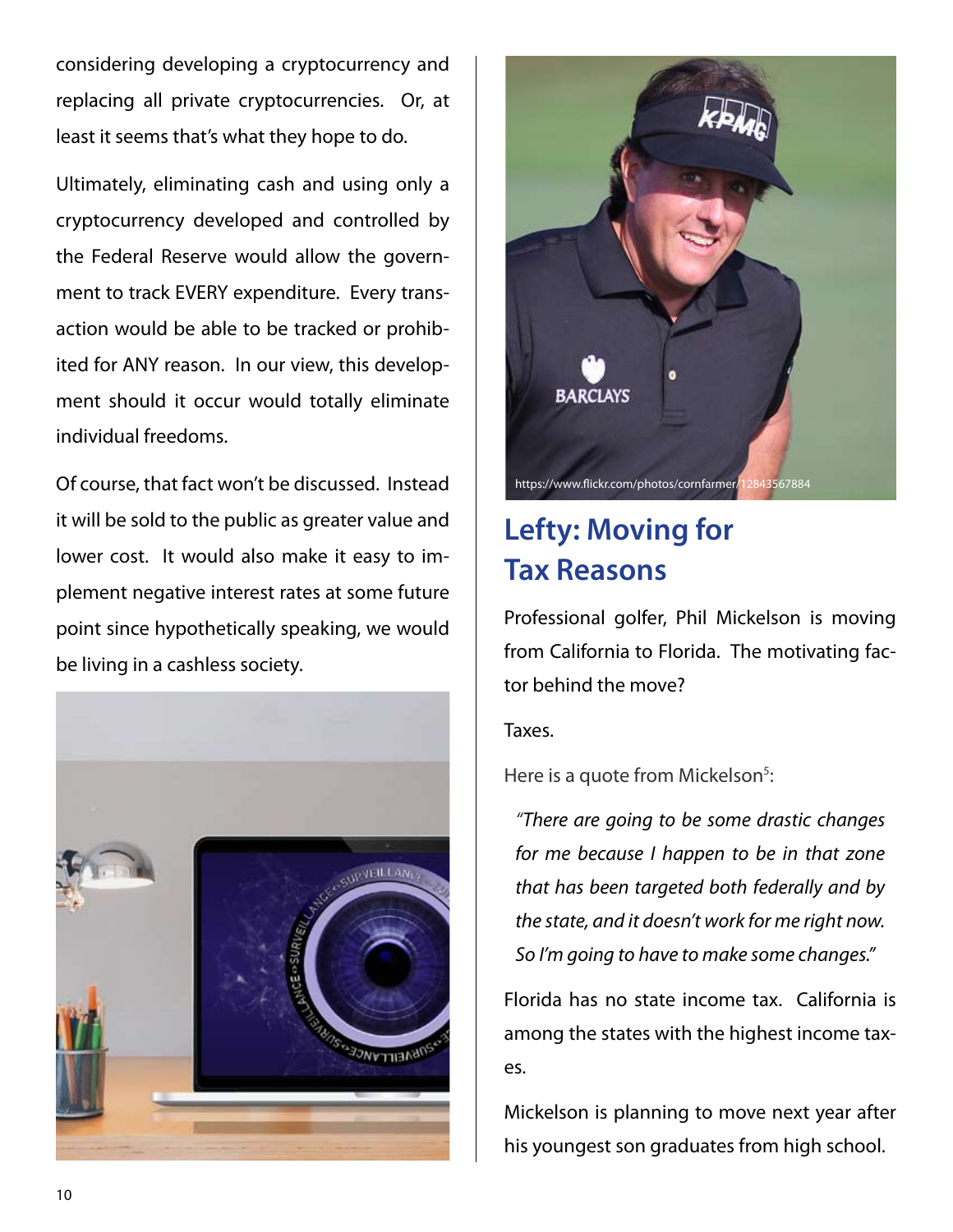

### **Do You Know How You Will Be Affected by the SECURE Act?**

**The SECURE Act is now law. Your IRA or 401(k) will be affected as the rules have changed**. While some parts of the SECURE Act can benefit some taxpayers, there are other parts of the new law that will require taxes be paid more quickly. And, there are opportunities for many IRA and 401(k) investors to actually divorce themselves from the IRS in their IRA and 401(k). Don't miss out on your opportunity to save money on taxes.

The details of this just-passed, new law will be revealed at a free, informational meeting to be held at Boulder Creek Golf Club in Belmont on April 21,2020. The meeting will begin at 6:00 PM and conclude at 7:30 PM with a complimentary dinner. Tickets to the event are free but required. (Please limit your ticket requests to no more than 4 tickets.) If you have an IRA or 401(k) and will be eligible to collect Social Security during retirement, you should attend.

This free meeting will show you:

**• How to potentially, significantly reduce taxes on your IRA or 401(k) plan**

- How, under the law, planning strategies **exist that may allow you to pay zero taxes during retirement**. These planning strategies are potentially favorable for only a **limited time**
- Why maximizing Social Security benefits will not work **unless you address the ultimate tax liability on your retirement account**
- Why the tax deduction you get for contrib-•uting to an IRA or 401(k) can be a bad thing. **This tax deduction may ultimately end up costing you more than you benefit.**

Tickets for the event are required but available by visiting www.TaxFreeInRetirement.com.

Or, you may call **1-866-879-0137 ext. 1207** anytime, 24 hours per day, 7 days per week with your ticket requests.

**IMPORTANT: There will be no presentation to buy financial products at this meeting. The meeting is informational only in nature.**